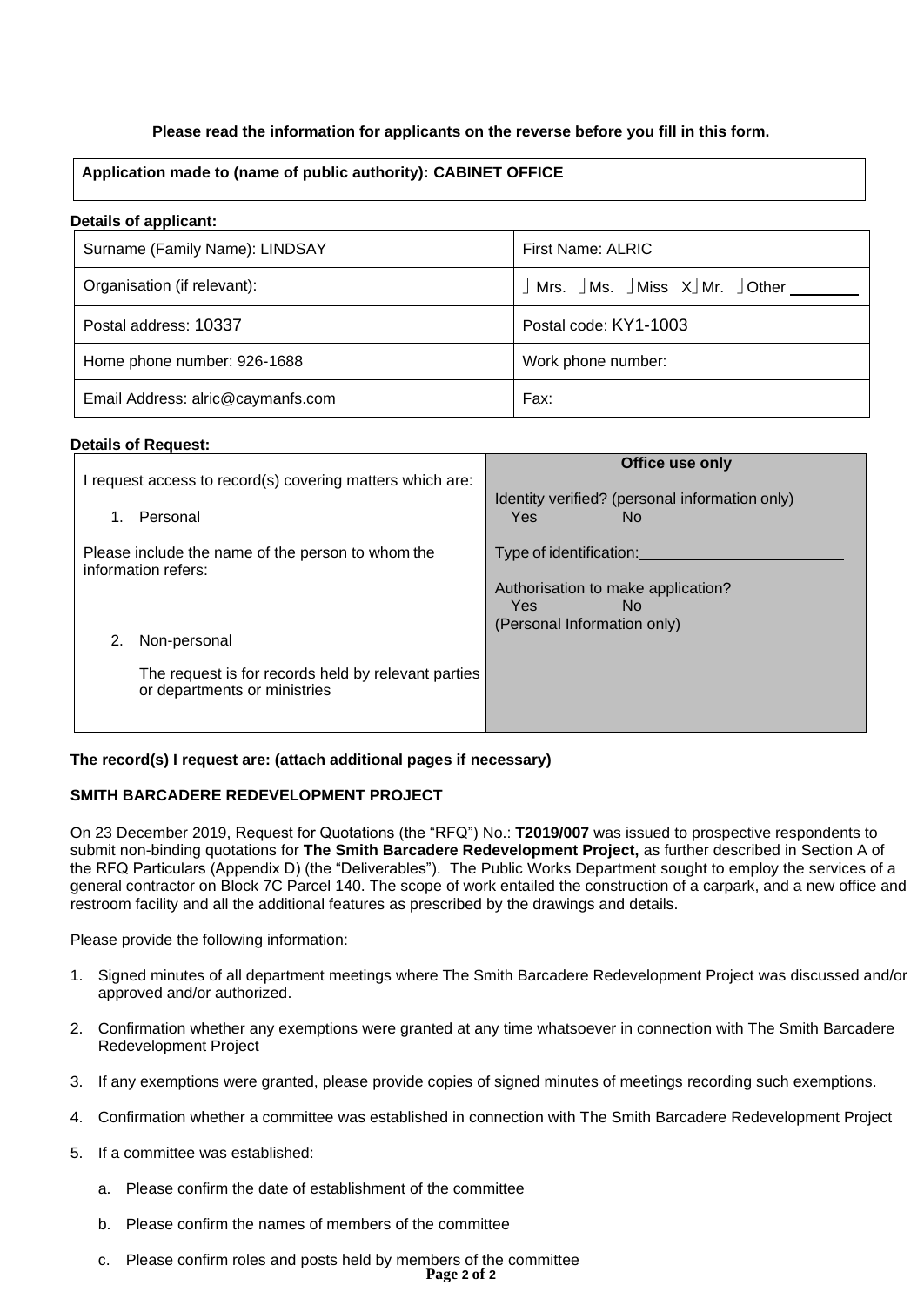- d. Please provide the details of remuneration paid to members of committee
- e. Copies of all minutes of meetings of the committee
- f. Copies of all memos of the committee
- 6. Amounts contemplated (at the time of consideration of The Smith Barcadere Redevelopment Project) to be expended or allocated to The Smith Barcadere Redevelopment Project.
- 7. Number of phases contemplated for The Smith Barcadere Redevelopment Project.
- 8. Name of ministry or department whose budget the amounts were contemplated to be expended or allocated from.
- 9. Date of approval of budget in relation to amounts contemplated to be expended or allocated to The Smith Barcadere Redevelopment Project.
- 10. Names of all parties that submitted bids in connection with The Smith Barcadere Redevelopment Project and the estimated provided by those parties.
- 11. Confirmation whether any bids were approved and details of such bids.
- 12. Copies of minutes of meetings where it was determined to discontinue or defer The Smith Barcadere Redevelopment Project, together with written reasons for discontinuation or deferral
- 13. Details of the legislation and/or policies and/or procedures considered and/or applied in connection with the approval of The Smith Barcadere Redevelopment Project

# **Do you want your request to be expedited (answered in 10 days)? If yes, please attach an explanation**

| ٦<br>$\sim$ |
|-------------|
|-------------|

# **I wish to receive a copy/copies of the record(s) in the following format:**

| ' photocopy                                              | $\blacktriangleright$ electronic (via e-mail) |
|----------------------------------------------------------|-----------------------------------------------|
| $\blacktriangleright$ compact disc (audio/video or data) | $\blacktriangleright$ transcript              |
| $\blacktriangleright$ other (please specify) microfiche  | Number of copies required: 2                  |

# **The applicant must complete this section (tick appropriate box):**

| I want physical copies of the record(s) to be:                     | I want to inspect / view / listen to the record(s)                |
|--------------------------------------------------------------------|-------------------------------------------------------------------|
| $\blacktriangleright$ Available to be picked up<br>Delivered to me | $\blacktriangleright$ I want to have the record(s) e-mailed to me |
| Signature: Alucluday                                               | Date: 24 JUNE 2020                                                |